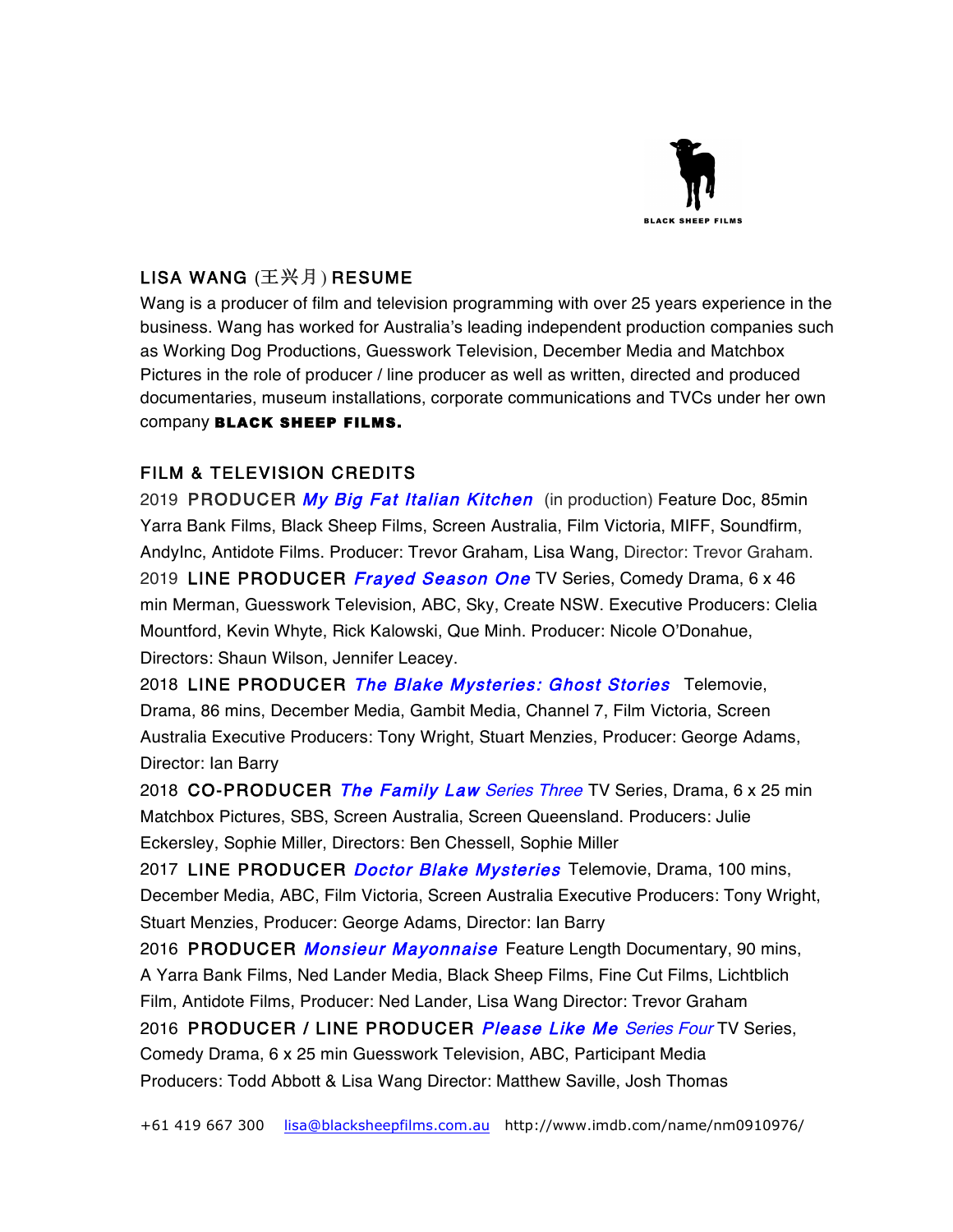2016 LINE PRODUCER The Future is Expensive ABC Comedy Showroom, TV Pilot, 1 x 27 min Goalpost Pictures Australia, Film Victoria Producer: Rosemary Blight, Lauren Edwards, Eddie Perfect. Director: Matthew Saville

2015 PRODUCER / LINE PRODUCER Please Like Me Series Three TV Series, Comedy Drama, 10 x 25 min Guesswork Television, ABC, Participant Media Producers: Todd Abbott & Lisa Wang Director: Matthew Saville, Josh Thomas 2014 LINE PRODUCER Please Like Me Series Two TV Series, Comedy Drama, 10 x 25 min Guesswork Television, ABC, Participant Media Producer: Todd Abbott Director: Matthew Saville

2013 LINE PRODUCER *Healing* Feature Film, Drama, 110 min Pointblank Films, Screen Australia, Pinnacle Films Producer: Craig Monahan Director: Craig Monahan 2012 PRODUCER *Problems* TV Series, Sketch Comedy, 4 x 26 min Guesswork Television, Producer: Lisa Wang Director: Trent O'Donnell

2012 LINE PRODUCER *Dangerous Remedy* Telemovie, Drama, 105 min Eclipse Films / ABC Producer: Ned Lander Director: Ken Cameron

2011 LINE PRODUCER *Lowdown Series 2* TV Series, Comedy, 8 x 26 min High Wire Films / ABCProducer: Nicole Minchin Director: Amanda Brotchie

2001 CO-PRODUCER / DIRECTOR / WRITER P.S. I Love You TV Documentary, 55 min Black Sheep Films / ABC / FFC AccordExecutive Producer ABC: Brian McKenzie Producer: Andrew McVitty

1998 PRODUCER / DIRECTOR / WRITER *Reunion* TV Documentary, 52 min Black Sheep Films / AFC Guerilla Doc /SBS Commissioning Editor SBS: Claire Jager Associate Producer: Andrew McVitty

2013 PRODUCTION MANAGER *Fat Tony & Co* TV Mini-Series, Drama, 9 x 42 min Screentime Productions

2011 PRODUCTION MANAGER *Woodley* TV Series, Comedy, 8 x 26 min Woodley Series One Bucket Tree Productions (UK)

2010 PRODUCTION MANAGER Any Questions For Ben? Feature Film, Romantic Comedy, 114 mins Working Dog Productions

2010 PRODUCTION MANAGER Santo Sam & Ed's Cup Fever TV Series, Variety, 26 x 27 mins, Working Dog Productions

2009 PRODUCTION MANAGER Lowdown Series 1 TV Series, Comedy, 8 x 26 mins High Wire Films

2009 PRODUCTION MANAGER Thank God You're Here Series 4 TV Series, Comedy, 10 x 60 mins Working Dog Productions

+61 419 667 300 lisa@blacksheepfilms.com.au http://www.imdb.com/name/nm0910976/